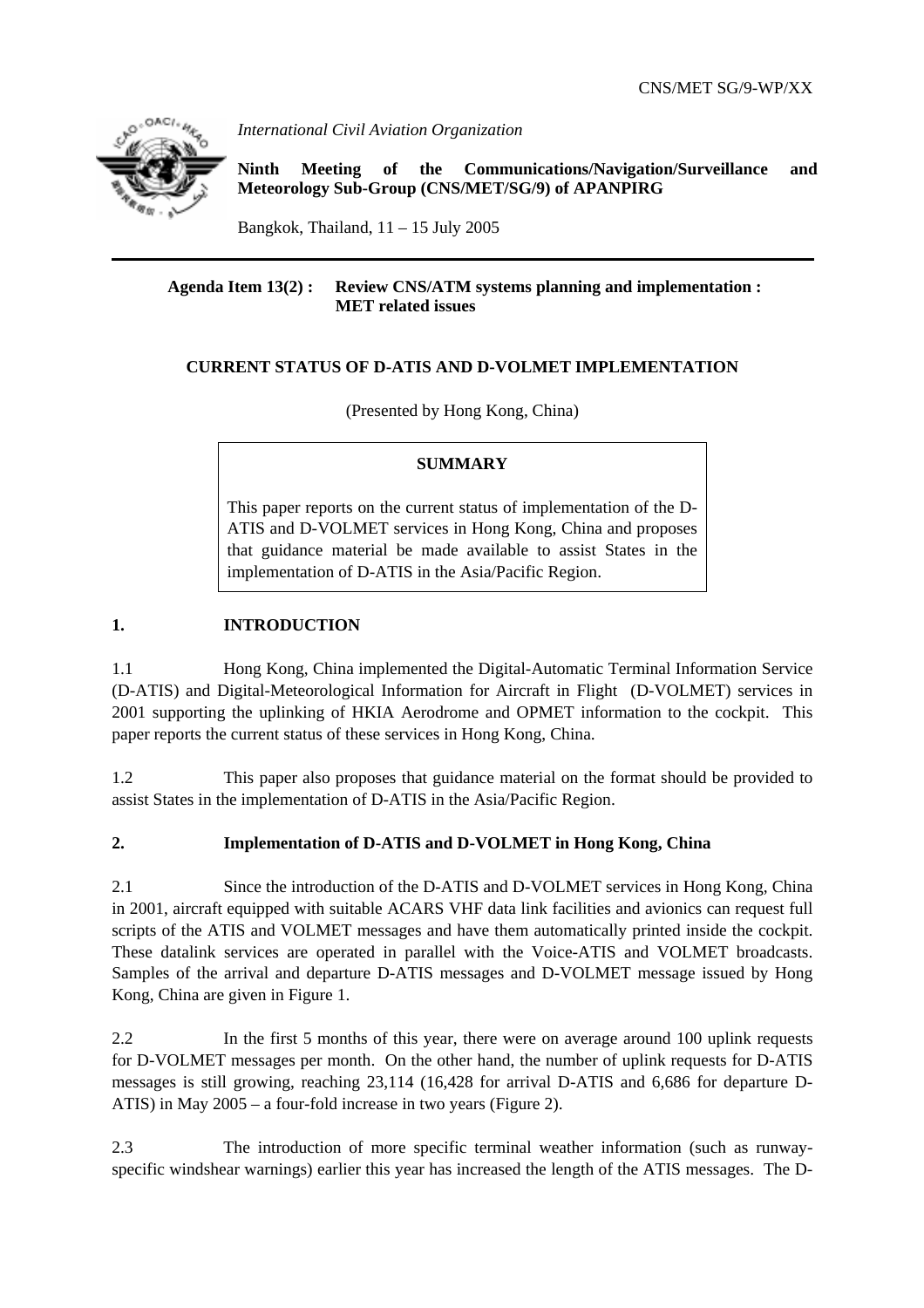ATIS service enables pilots to acquire this latest information on terminal weather conditions without increasing the cockpit workload and eliminating possible errors due to reception/transcription.

#### **3. Format of D-ATIS messages**

3.1 The type of information to be included in D-ATIS has been specified in Annex 11. The Annex provisions and other available ICAO documents however do not currently provide specific guidance on how the information should be presented in D-ATIS. Different States may have different practices in presenting the D-ATIS messages.

3.2 A comment was recently received from airline users that there was duplication of numeric values and words for the same values in the D-ATIS messages provided by some ASIA/PAC airports, for example,

> "QNH 1019 (ONE ZERO ONE NINE)" or "WIND 080 (ZERO EIGHT ZERO) DEG 10 (ONE ZERO) KT".

It is the users' understanding that for certain important information, e.g. "F5 (FLAP FIVE)", such duplication serves the purpose of cross-checking so that transmission errors could be identified. However, it is doubtful whether such duplication is necessary for D-ATIS messages and indeed the users find such duplication unnecessary.

3.3 Upon checking with ICAO, it is noted that some work is taking place in drafting guidance material for the format of D-ATIS messages as part of the *ATS Planning Manual* (Doc 9426). In this draft guidance material, the format presented is similar to the template provided in Annex 3 in respect of the local routine and local special reports (Table A3-1 of Appendix 3 to Annex 3). In this connection, the above-mentioned duplication has been confirmed to be unnecessary. In view of the progressive implementation of D-ATIS in the Asia/Pacific Region and the user's need for guidance on the format of the messages, the meeting may wish to invite ICAO to make available the guidance material on the format of D-ATIS messages and formulate the following draft Conclusion:

#### **Draft Conclusion 9/xx – Guidance on implementation of D-ATIS**

That, ICAO be invited to make available the guidance material on the format of D-ATIS messages.

### **4. ACTION BY THE MEETING**

4.1 The meeting is invited to:

:

- (a) note the information in this paper; and
- (b) agree on the proposed draft conclusion.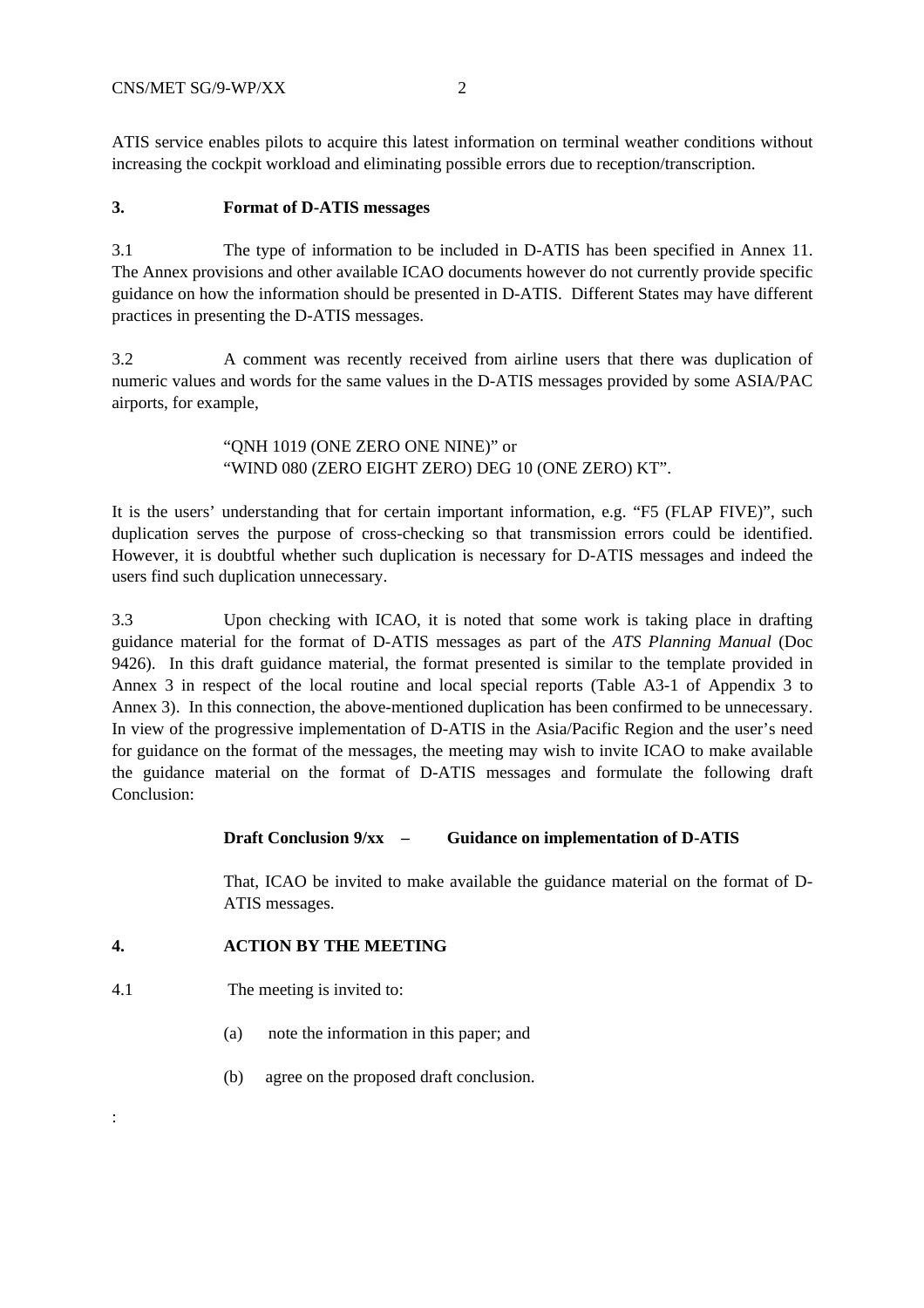| <b>/HKGATYA.TI2/VHHH ARR ATIS T</b>         |
|---------------------------------------------|
| <b>2205Z</b>                                |
| <b>HONG KONG ATIS</b>                       |
| <b>ARR RWY 07R</b>                          |
| <b>RWY 07L CLSD FOR MAINT</b>               |
| <b>SIG WS FCST 07R</b>                      |
| <b>WIND 080 DEG 10 KT</b>                   |
| <b>VIS 10 KM</b>                            |
| <b>CLOUD FEW 3000FT</b>                     |
| <b>TEMP 24 DP 16 QNH 1019</b>               |
| <b>ACK T ON FIRST CONTACT WITH APPROACH</b> |

**Figure 1(a). Sample Arrival D-ATIS Printout in the Cockpit**



**Figure 1(b). Sample Departure D-ATIS Printout in the Cockpit**